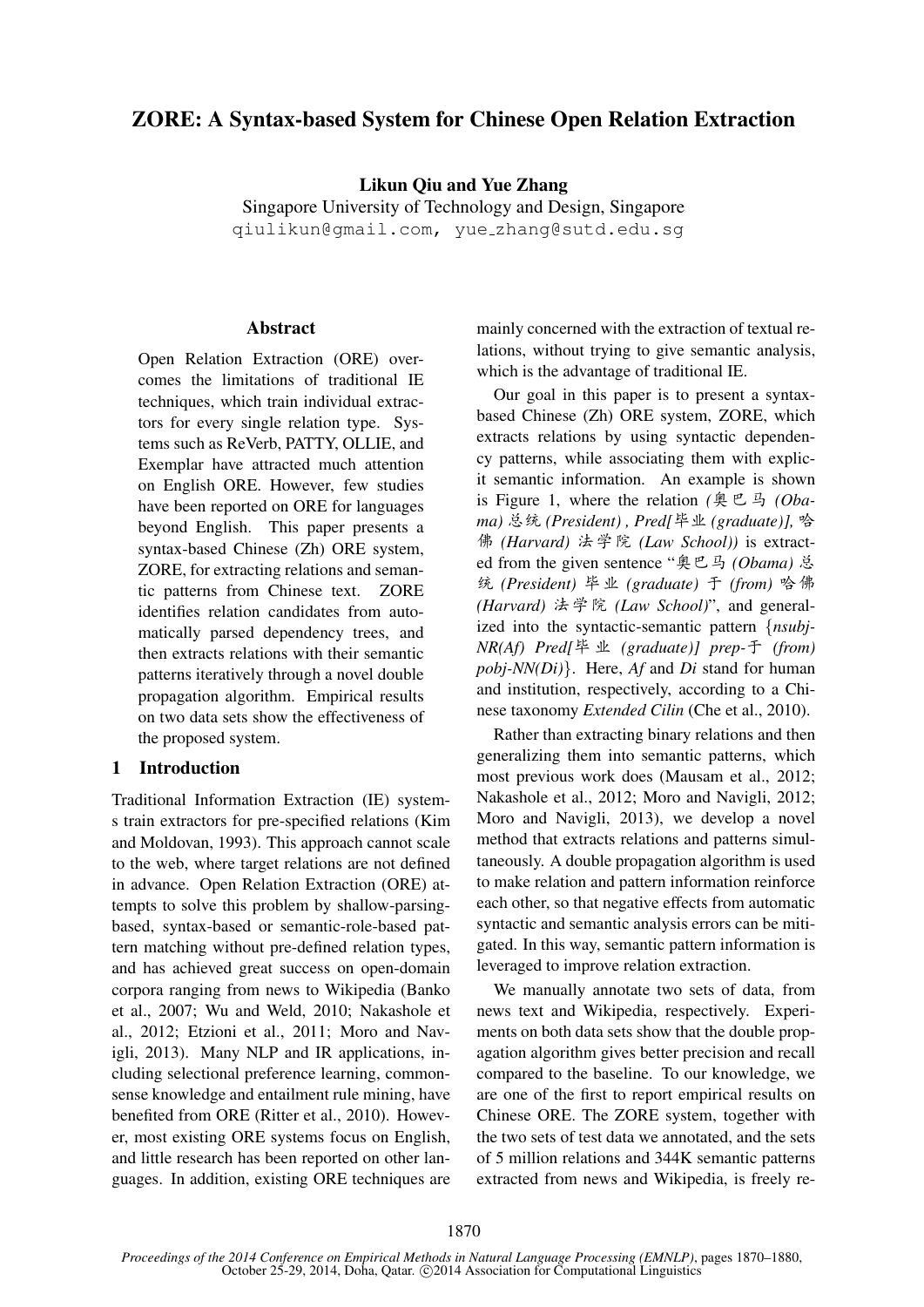

Figure 1: A sample sentence analyzed by ZORE.

 $leased<sup>1</sup>$ .

## 2 Basic Definitions for Open Information Extraction

ZORE is applied to web text to extract general relations and their semantic types. Our definition of relations follow previous work on ORE (Moro and Navigli, 2013), but with language-specific adjustments. In this section, we use the sentence in Figure 1 as an instance to describe the basic definitions for ZORE.

Definition 1 (predicate phrase) A *predicate phrase* is a sequence of words that contains at least one verb or copula, and governs one or more noun phrases syntactically. For instance, a predicate phrase for the sentence in Figure 1 is "毕业 (grad*uate)*". Following Fader et al. (2011), Mausam et al. (2012) and Nakashole et al. (2012), in case of light verb constructions, the verb and its direct object jointly serve as predicate phrase. We do not include prepositions into the predicate phrases.

Definition 2 (argument) An *argument* is a base noun phrase governed by a predicate phrase *directly* or *indirectly* with a preposition. For instance, "奥巴马 (Obama) 总统 (President)" and "哈佛 (Harvard) 法学院 (Law School)" are two arguments of the predicate phrase "毕业 (*graduate*)".

Definition 3 (relation) A *binary relation* is a triple that consists of the predicate phrase *Pred* and its two arguments *x* and *y*. Accordingly, an *n-ary relation* contains *n* arguments. For instance, the sentence in Figure 1 contains the binary relation *(*奧巴马 *(Obama)* 总统 *(President)*, *Pred*[毕 í *(graduate)],* MÃ *(Harvard)* {Æ *(Law School))*. In English, the two arguments of a binary relation are usually positioned on the left and right of *Pred*, respectively. Hence, shallow patterns are highly useful for English relation extraction (Banko et al., 2007). In Chinese, however, the two arguments can be both on the left, both on the right or one on the left and one on the right of the predicate, and the resulting binary relation can be either *(x, y, Pred)*, *(Pred, x, y)* and *(x, Pred, y)*, depending on the sentence. This makes the detection of relation phrases more complicated.

Definition 4 (syntactic pattern) A *syntactic pattern* is the syntactic abstraction of a relation. A relation can be generalized into the combination of words, POS-tags and syntactic dependency labels (Nakashole et al., 2012). For instance, the syntactic pattern of the sentence in Figure 1 is {*nsubj-NR(A) Pred[毕业] prep-*  $\pm$  *pobj-NN(A)*}. It consists of four sub-patterns. The first, *nsubj-NR(A)*, denotes that the current phrase acts as the subject of the predicate phrase with the POS-tag *NR* (proper nouns). Here, "*(A)*" means that the phrase is an argument of the extracted relation. The second sub-pattern denotes that the predicate phrase of the example is "毕业 (*graduate*)". Note that the words between the predicate and arguments  $(e.g., prep- $\pm$ ) are included into the pattern direct$ ly (Nakashole et al., 2012; Mausam et al., 2012).

Definition 5 (semantic signature) The *semantic signature* of a relation consists of the semantic categories of the arguments. The semantic signature of Figure 1 is *(Af, Di)*, where *Af* and *Di* denotes *human* and *institute*, respectively.

Definition 6 (semantic pattern) A *semantic pattern* is the semantic abstraction of a relation. It is the combination of a syntactic pattern and a semantic signature. For instance, the syntactic pattern {*nsubj-NR(A) Pred[毕业] prep-*于 *pobj-NN(A)*}, combined with the semantic signature *(Af, Di)*, results in the semantic pattern {*nsubj-NR(Af) Pred[毕业] prep-* <sup>*于</sup> pobj-NN(Di)*}.</sup>

<sup>1</sup> https://sourceforge.net/projects/zore/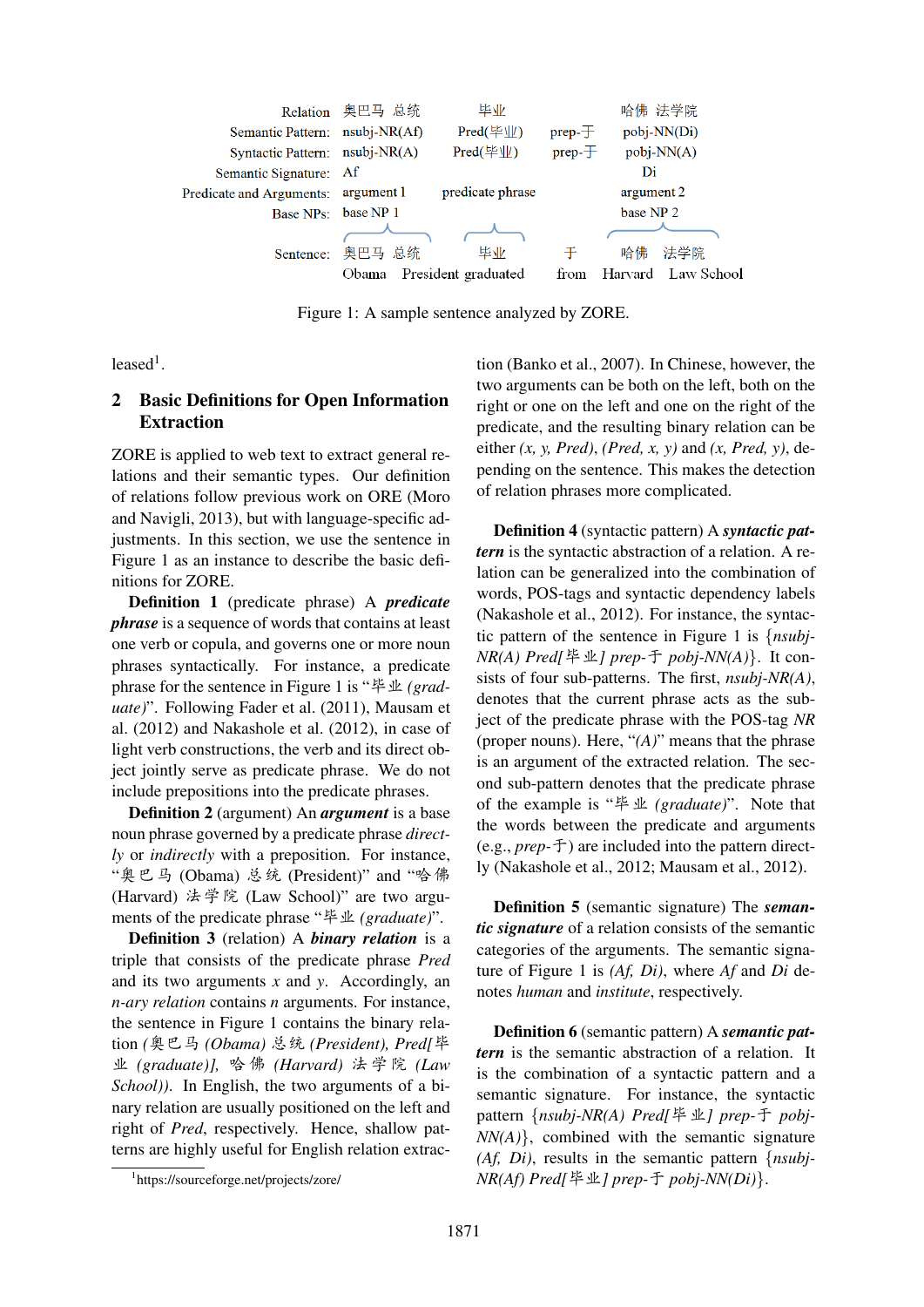

Figure 2: Architecture of ZORE.



Figure 3: Parsing result of the example sentence in Figure 1, in Stanford dependencies.

## 3 ZORE

The architecture of ZORE is shown in Figure 2. It consists of three components. The first is a relation candidate extractor, which consumes input text and performs sentence segmentation, word segmentation, POS tagging, syntactic parsing, base NP extraction, light verb structure (LVC) detection and relation candidate extraction. The output is a set of relation candidates. The second component tags relations and extracts semantic patterns by a double propagation algorithm. In the third component, extracted patterns are grouped into synsets, and relations are filtered by confidence scores.

#### 3.1 Extracting Relation Candidates

#### 3.1.1 Parsing and Base NP Extraction

ZORE analyzes the syntactic structures of input texts by applying a pipeline of NLP tools. Each sentence is segmented into a list of words by using the Stanford segmenter (Chang et al., 2008), and parsed by using ZPar (Zhang and Clark, 2011), with POS tags and constituent structures by the CTB standard (Xue et al., 2005). The resulting constituent trees are transformed into projective trees with Stanford dependencies by using the Stanford parser (Chang et al., 2009). Figure 4 shows the parse tree of the sentence in Figure 1.

Next, base noun phrases (NPs) are extracted from the dependency tree. Here a base NP is a maximum phrase whose words can only have POS from the first row of Table 1. The head word of a base NP can be either a noun, a pronoun, a number or a measure word (the second row of Table 1). The dependency labels within a base NP can only be from the third row of Table 1. Obviously, a base NP does not contain other base NPs, and is also not contained by any other base NP.

#### 3.1.2 Detecting Light Verb Constructions

In linguistics, a *light verb* is a verb that has little semantic content of its own, and typically forms a predicate with a noun (Butt, 2003). Example predicates by light verb constructions (LVC) include "*is a capital of*" and "*claim responsibility for*", where "is" and "claim" are light verbs. Improper handling of LVC can cause a significant problem by uninformative extractions (Etzioni et al., 2011). For example, if "is" and "claim" are extracted as predicates, the resulting relations (such as (*Hamas, claimed, responsibility*) from the sentence "Hamas claimed responsibility for the Gaza attack") might not bare useful information. Re-Verb (Etzioni et al., 2011) handles this problem by hard syntactic constraints, taking the noun phrase (e.g., responsibility) between a verb phrase (e.g., "claim") and a preposition (e.g., "for") as a part of the predicate phrase rather than an argument, leading to the relation *(Hamas, claimed responsibility for, the Gaza attack)*.

In Chinese, LVCs are highly frequent and should be handled properly in order to ensure that the extracted relations are informative. However, the syntactic constraints in ReVerb can not be transferred to Chinese directly, because the word orders of English and Chinese are quite different.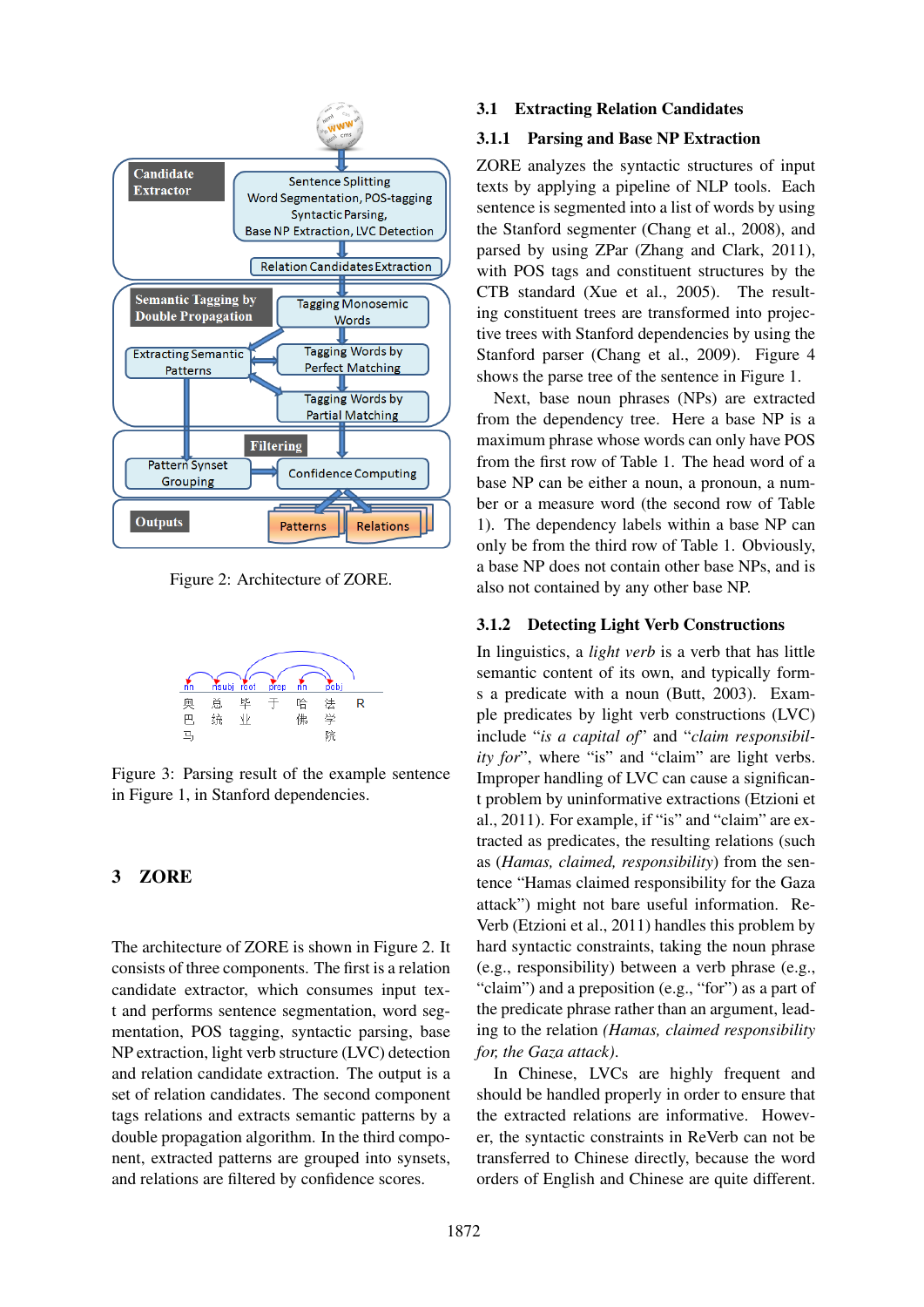|                              | Labels                                                                                                            |
|------------------------------|-------------------------------------------------------------------------------------------------------------------|
| Base NP modifier             | NN (common noun), M (measure word), CD (cardinal number), OD (ordinal number), PN (pronoun), NR                   |
|                              | (proper noun), NT (temporal noun), JJ (other noun-modifier), or PU (punctuation)                                  |
| Base NP head                 | NN (common noun), M (measure word), CD (cardinal number), OD (ordinal number), PN (pronoun), NR                   |
|                              | (proper noun), NT (temporal noun)                                                                                 |
| Labels in base NPs           | nn (noun compound modifier), conj (conjunct), nummod (number modifier), cc (coordinating conjunction),            |
|                              | clf (classifier modifier), det (determiner), ordmod (ordinal number modifier), punct (punctuation), dep (other    |
|                              | dependencies), or amod (adjectival modifier)                                                                      |
| Labels from base             | nsubj (nominal subject), conj (conjunct), dobj (direct object), advmod (adverbial modifier), prep (preposi-       |
| NP <sub>s</sub> to predicate | tional modifier), pobj (prepositional object), lobj (localizer object), range (dative object that is a quantifier |
| phrase                       | phrase), tmod (temporal modifier), plmod (localizer modifier of a preposition), attr (attributive), loc (local-   |
|                              | izer), top (topic), xsubj (controlling subject), ba ("ba" construction), nsubjpass (nominal passive subject)      |

Table 1: Constraints on POS-tags and dependency labels. Labels in the top three rows are used for base NP extraction, while labels in the last row for traversing from a base NP to the predicate phrase.

In Chinese, prepositions acting as the modifier of a verb can be on both the left and right of the verb. For instance, the sentence "奥巴马 *(Obama)* 总 ⁄ *(President)* u *(from)* MÃ *(Harvard)* {Æ *(Law School)* 毕业 *(graduate)*" is a paraphrase of the sentence in Figure 1, with the preposition  $\pm$ *(from)* on the left of the predicate phrase.

Chinese LVCs can be classified into two types, which we refer to as dummy-LVCs and common LVCs, respectively. For the first type, the predicate is a dummy verb such as "进行  $(do)$ " and "予  $\forall \xi$  (give)", which has a noun phrase as its object. Since dummy verbs in Chinese are a closed set, we detect this type of LVCs (such as "进行 (do) 会谈 *(talk)"*) by finding the dummy verb from a lexicon. For the second type of LVCs, the predicate is a common verb, which has a nominalized structure or a common noun as its object. For instance, "展 m *(launch)* N *(investigation)*" belongs to this type of construction.

Common LVCs are more difficult to detect than dummy-LVCs. We detect common LVCs by the context. Besides the NPs in the LVC itself, a common LVC typically governs two NPs, with the latter being connected to the predicate phrase by an LVC-related preposition such as "对 (for), 对于 (for), 针对 (for), 向 (to), 同 (with), 与 (with), 和 (with) ". Based on the observation, a basic idea of identifying common LVCs is to find verb-object structures that frequently co-occur with a LVCrelated preposition in a large-scale corpus parsed automatically. For a given verb-object  $v$ , let  $f^v$  and  $f^p$  denote the frequency of *v* and the frequency of *v* co-occurring with an LVC-related preposition, respectively. We define the statistical strength of *v* to be an LVC as the ratio  $f^p/f^v$ . If the statistical strength of *v* exceeds a threshold  $t^{lvc}$ , we identify *v* as a LVC. Table 2 illustrates some high-frequency LVCs extracted by the method automatically.

#### 3.1.3 Extracting Relation Candidates

ZORE tries to extract relation candidates from sentences that contain two or more base NPs. Given two base NPs, we traverse the dependency tree to obtain the shortest path that connects them. The path can contain only dependency labels in the fourth row of Table 1, and should contain at least one of the labels from "nsubj" and "dobj" to ensure that a predicate phrase is included in the path. If such a path is acquired, other base NPs governed by the same predicate phrase are included into the target relation, resulting in a *n*-ary relation candidates with each base NP being an argument. According to the predicate phrase, relation candidates can be classified into the following classes.

Common and dummy LVC relations. In this type of relations, the predicate phrase of the path is an LVC (e.g., a light verb and a nominal object). The two base NPs can be the subject or prepositional object of the light verb. For instance, in the sentence "霍迪尼 (Houdini) 对 (to) 我的 *(my)* 事业 *(career)* 有 *(have)* 很大 *(big)* 影响 *(influence)*", "有 (have)"and "影响 (influence)" are combined into a common LVC and taken as the predicate phrase, resulting the relation *(*霍迪尼 *(Houdini), Pred[*有 *(have)* 影响 *(influence)]*, 我的 *(my)*  $\overline{\mathscr{F}} \mathscr{L}$  *(career)*). In the corresponding English sentence, the predicate phrase "*be a big influence in*" is also an LVC structure.

Verb relations. In this type of relations, a verb acts as the predicate phrase. For instance, the relation *(奧巴马 (Obama)* 总统 (President), Pred[毕 í *(graduate)],* MÃ *(Harvard)* {Æ *(Law School))* extracted from the sentence in Figure 1 is a typical verb relation.

Relative-clause relations. In an relative-clause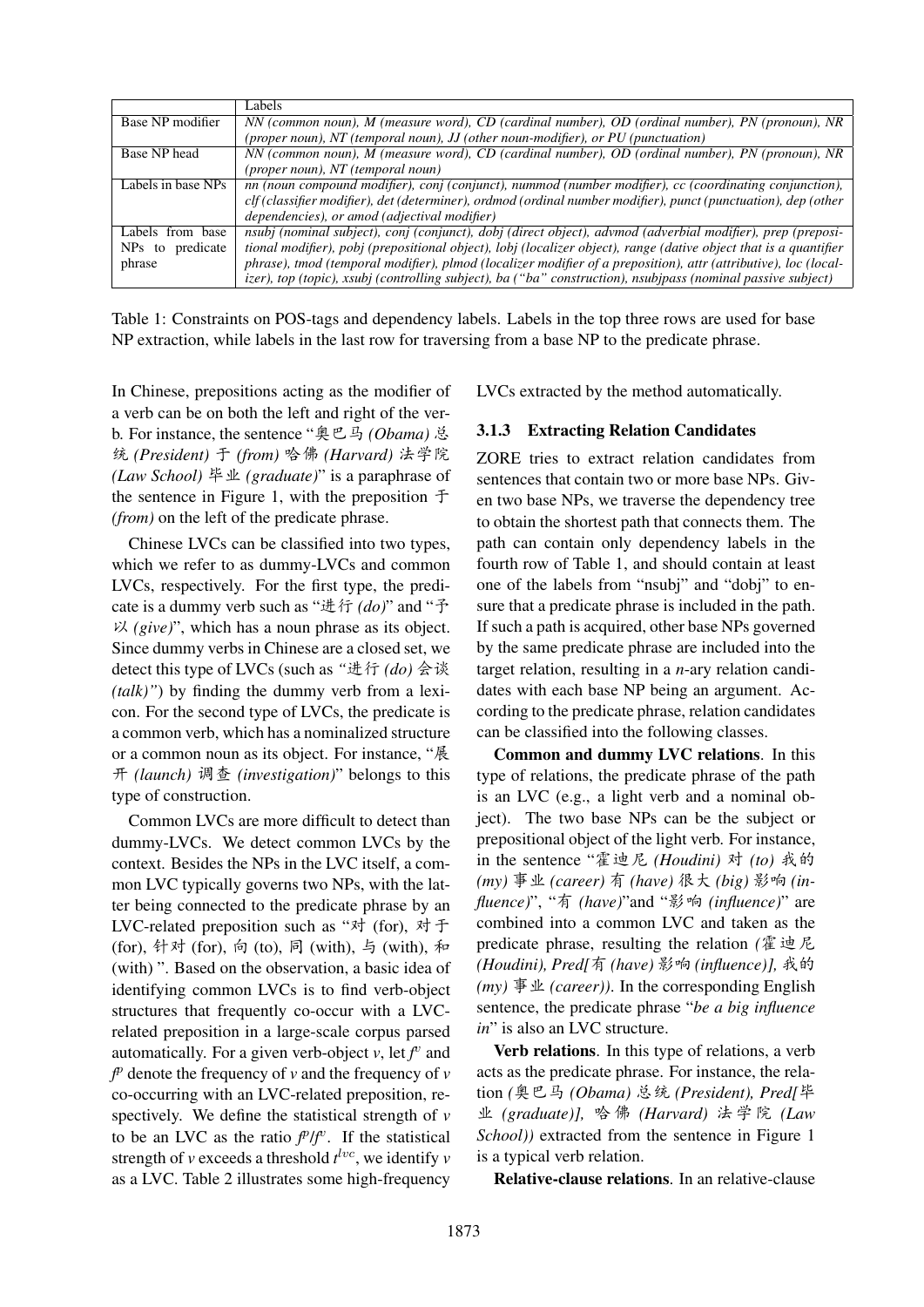| Verb                   | Noun                                                                                              |
|------------------------|---------------------------------------------------------------------------------------------------|
| 进行(do)(*)              | 发行 (distribution), 分析 (analysis), 收集 (collection), 修改 (modification), 访问 (visit), 处罚 (punishment) |
| $\bar{A}$ (have) $(*)$ | 影响(effect), 贡献 (contribution), 兴趣 (interest), 帮助 (help), 认识 (understanding), 期望 (expectation)     |
| 产生 (generate) $(**)$   | 影响 (effect), 兴趣 (interest), 怀疑(doubt), 冲击 (shock), 好感 (good feeling), 恐惧 (fear)                   |
| 造成 (cause) (**)        | 影响 (effect), 破坏(destruction), 伤害 (harm), 威胁 (threat), 压力 (pressure), 干扰 (distraction)             |
| 表示 (express) (**)      | 满意 (satisfaction), 欢迎 (welcome), 尊重 (respect), 担忧 (worry), 哀悼 (mourning), 感谢 (gratitude)          |
| 展开 (launch) $(**)$     | 调查 (investigation), 攻击 (attack),攻势 (offensive), 批评 (criticism), 批判 (negotiation), 诉讼 (lawsuit)    |

Table 2: Instances of dummy-LVCs (\*) and common LVCs (\*\*). A verb in the left column is combined with a noun in the right column to form an LVC, which serves as the predicate phrase.

relation, the head word is a noun, modified by an relative clause, but acting as an argument of the predicate of the relative clause semantically. The sentence "毕业 (graduate) 于 (from) 哈佛 *(Harvard)* {Æ *(Law School) (de, an aux*iliary word) 奥巴马 (Obama) 总统 (president)" is a paraphrase of the sentence in Figure 1, with the same predicate phrase and arguments. However, the relation extracted from this phrase is an relative-clause relation (Pred[毕业 (graduate)], 哈佛 (Harvard) 法学院 (Law School), 奥巴马 *(Obama)* 总统 *(president)*), which belongs to the same pattern synset as the relation of Figure 1.

### 3.2 Semantic Tagging by Double Propagation

The basic idea of our approach is to identify relations and patterns iteratively through semantically tagging the head words of arguments in relation candidates. Given a set of relation candidates and a semantic taxonomy, the propagation consists of three steps. In Step 1, monosemic arguments in candidate relations are tagged with a semantic category, such as *Af* and *Di*, to obtain semantic patterns. In Step 2 and Step 3, untagged ambiguous and unknown words are tagged by perfect matching and partial matching, respectively. In the end of each step, semantic patterns are generalized from extracted and tagged relations, and then used to help relation tagging in the next step. Because of the two-way information exchange, we call this method *double propagation*. The method can also be treated as similar to bootstrapping (Yangarber et al., 2000; Qiu et al., 2009).

### 3.2.1 Step 1: Tagging Monosemic Arguments

Each argument in a relation candidate is a base N-P. Since base NPs are endocentric, we can take the semantic category of the head word of a base NP as the semantic category of the base NP. In a taxonomy, each word is associated with one or more semantic categories. In this step, however, only monosemic words are tagged, while both ambiguous words and unknown words are left untagged.

Most named entities are not included in the taxonomy. However, after POS-tagging, most of them are detected as NR (proper noun). As a result, they are taken as ambiguous words that can be person names, organization names or location names. The named entities that are not included in the taxonomy are tagged in Steps 2 and 3.

After this step, all the arguments in some relation candidates have been tagged with semantic categories. We refer to these relation candidates as *tagged relation candidates*, and the remaining relation candidates as *untagged relation candidates*. Tagged relation candidate are generalized into semantic patterns, consisting of syntactic patterns and semantic signatures, as illustrated in Figure 1 and Section 2. We call the set of resulting semantic patterns Set $SemPat$ .

### 3.2.2 Step 2: Tagging by Perfect Pattern Matching

In this step, the arguments in the untagged relation candidates are tagged by semantic pattern matching. Given an untagged relation candidate *r*, we acquire a set of *possible* semantic categories for each argument with an *ambiguous* head word. For the arguments with *unknown* head words, we acquire a set of *possible* semantic categories according to their characters. Qiu et al. (2011) demonstrate that 98% Chinese words have at least one synonym, which shares at least one character. For Chinese nouns, the set of synonyms usually shares the last one or two characters. According to this, our strategy for acquiring possible semantic categories for an unknown word is as follows.

Given an unknown word  $w^u$ , if we find a known word  $w^k$  that shares the last two character with  $w^u$ , the semantic categories of  $w^k$  will be used as the possible semantic categories of  $w<sup>u</sup>$ . Otherwise, if we find a known word  $w^k$  that share the last one character with  $w^u$ , the semantic categories of  $w^k$ will be used as the possible categories of  $w^u$ .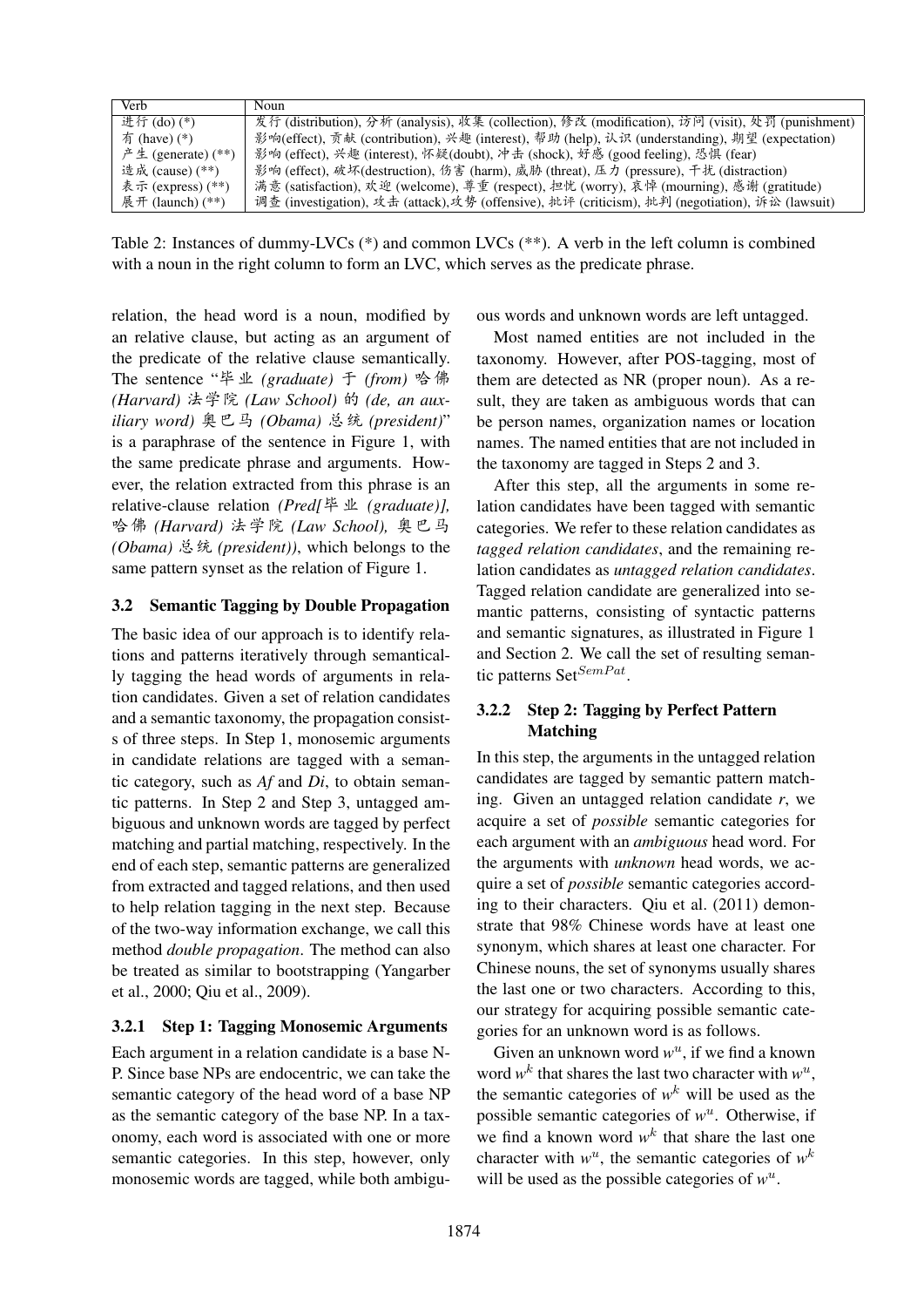We then acquire possible semantic signatures of untagged relation candidates, of which all the arguments are tagged with possible semantic categories. As in Step 1, we generalize relation *r* into a syntactic pattern *pat*syn, and then combine *pat*syn with each *possible* semantic signature of *r* to generate *possible* semantic patterns. In case one or more possible semantic patterns of *r* exist in  $Set^{SemPat}$ , if the highest frequency of these patterns is above a threshold  $t^{sem}$ , the corresponding pattern will be taken as the semantic pattern of *r*, from which we infer the semantic signature for *r* and then the semantic category for the head word of each argument of *r*. After this step, the frequency of each semantic pattern in *Set*<sup>SemPat</sup> is updated according to the newly tagged relation candidates.

### 3.2.3 Step 3: Tagging by Partial Pattern Matching

In this step, we tag the ambiguous and unknown words by partial matching rather than perfect matching of the whole semantic pattern. This can be treated as a back-off of the last step.

We first split *n*-ary semantic patterns in  $Set^{SemPat}$  into binary semantic patterns, and calculate their frequencies. Second, we split each untagged relation candidate *r* into several binary sub-relations and then search for the corresponding semantic patterns as in Step 2 — for each binary sub-relation, we obtain a binary semantic signature with the highest frequency. By combining the binary semantic signatures, we obtain one *n*ary semantic signature for *r*, based on which all the unknown and ambiguous words can be tagged with a semantic categories. If all the arguments of a relation candidate *r* are tagged, *r* is treated as tagged. Finally, according to the newly tagged relations, statistics in *Set<sup>SemPat</sup>* are updated.

### 3.3 Grouping Patterns into Synsets

In this step, we group semantic patterns from *Set*<sup>SemPat</sup> into *pattern synsets*, based on a single-pass clustering process (Papka and Allan, 1998). Given two semantic patterns *SemPat*<sup>i</sup> and *SemPat<sub>i</sub>*, we refer to their corresponding syntactic pattern, semantic signature and predicate phrases as  $SynPat_i$  and  $SynPat_j$ ,  $SemSig_i$  and  $SemSig_j$ ,  $Pred_i$  and  $Pred_j$ , respectively. Not taking the predicate phrase into account, *SynPat*<sup>i</sup> and *SynPat*<sup>j</sup> are identical, and we call them *loosely identical*  $(\approx)$ .

The algorithm in Figure 4 is used to group

| <b>if</b> $Pred_i = " \not\equiv$ (is)" or $Pred_i = " \not\equiv$ (is)": return                            |
|-------------------------------------------------------------------------------------------------------------|
| false.                                                                                                      |
| else if $ARGCOUNT(SemPat_i) = 2$ and                                                                        |
| $\text{ARGCOUNT}(SemPat_i) = 2$ and $\text{SEMCAT}(arg_1) =$                                                |
| $SEMCAT(arg_2)$ :                                                                                           |
| <b>if</b> SynPat <sub>i</sub> $\approx$ SynPat <sub>i</sub> <b>and</b> ISSONONYM                            |
| $(Predi, Predj)$ : return true.                                                                             |
| else if $Pred_i = Pred_i$ : return true.                                                                    |
| else: return <i>false</i> .                                                                                 |
| <b>else if</b> $Pred_i = Pred_i$ and $SemSig_i = SemSig_i$ :                                                |
| return true.                                                                                                |
| <b>else if</b> ISSYNONYM( <i>Pred<sub>i</sub></i> , <i>Pred<sub>i</sub></i> ) and <i>SemSig<sub>i</sub></i> |
| $=$ SemSig <sub>i</sub> and SynPat <sub>i</sub> $\approx$ SynPat <sub>i</sub> : return true.                |
| else: return false.                                                                                         |

Figure 4: Algorithm for pattern synset grouping.

| Type          | Feature                                         | Weight  |
|---------------|-------------------------------------------------|---------|
| <b>Base</b>   | r covers all words in $c$                       | 0.96    |
| <b>Base</b>   | There are commas within $r$                     | $-0.47$ |
| <b>Base</b>   | LENGTH $(r)$ < 10 words                         | 0.35    |
| Base          | 10 words $\leq$ LENGTH $(r)$ <20 words          | 0.11    |
| <b>Base</b>   | 20 words $\leq$ LENGTH $(r)$                    | $-1.06$ |
| <b>Base</b>   | $COUNT(arguments)=2$                            | 0.14    |
| Base          | $COUNT(arguments)=3$                            | 0.33    |
| <b>Base</b>   | $COUNT(arguments)=4$                            | $-0.60$ |
| Base          | COUNT(arguments) > 4                            | $-0.46$ |
| <b>SemPat</b> | Being tagged in Step 3                          | 0.87    |
| SemPat        | Being tagged before Step 3                      | 0.75    |
| SemPat        | $50 \leq$ SIZE( <i>SemPat</i> ) and untagged    | $-0.05$ |
| <b>SemPat</b> | $50 \leq SIZE(SemPat)$ and tagged               | 0.65    |
| <b>SemPat</b> | $10 \leq$ SIZE( <i>SemPat</i> )<50 and untagged | $-0.16$ |
| SemPat        | $10 \leq$ SIZE( <i>SemPat</i> )<50 and tagged   | 0.39    |
| <b>SemPat</b> | $5 \leq$ SIZE( <i>SemPat</i> )<10 and untagged  | $-0.22$ |
| <b>SemPat</b> | 5 ≤ SIZE(SemPat)<10 and tagged                  | 0.36    |
| <b>SemPat</b> | $Size(SemPat) < 5$ and untagged                 | $-0.92$ |
| SemPat        | $Size(SemPat) < 5$ and tagged                   | $-0.64$ |

Table 3: Features of the logistic regression classifier with weights trained on Wiki-500 dataset.

patterns, where  $\text{ARGCOUNT}(SynPat_i)$  denotes the number of arguments in *SemPat*<sup>i</sup> , SEMCAT(*arg*1) indicates the semantic category of the first argument, and ISSYNONYM ( $Pred_i$ ,  $Pred_j$ ) returns whether two predicates are synonyms. In similarity-based single-pass clustering, the topic excursion problem is common (Papka and Allan, 1998). But since our similarity measure is symmetric, we do not suffer from this problem.

### 3.4 Computing the Confidence for Relations

Without filtering, the extraction algorithm in the previous sections may yield false relations. Following previous ORE systems, we make a balance between recall and precision by using a confidence threshold (Fader et al., 2011). A logistic regression classifier is used to give a confidence score to each relation, with features shown in Table 3. In the table, *c*, *r*, *arguments* and *SemPat* denote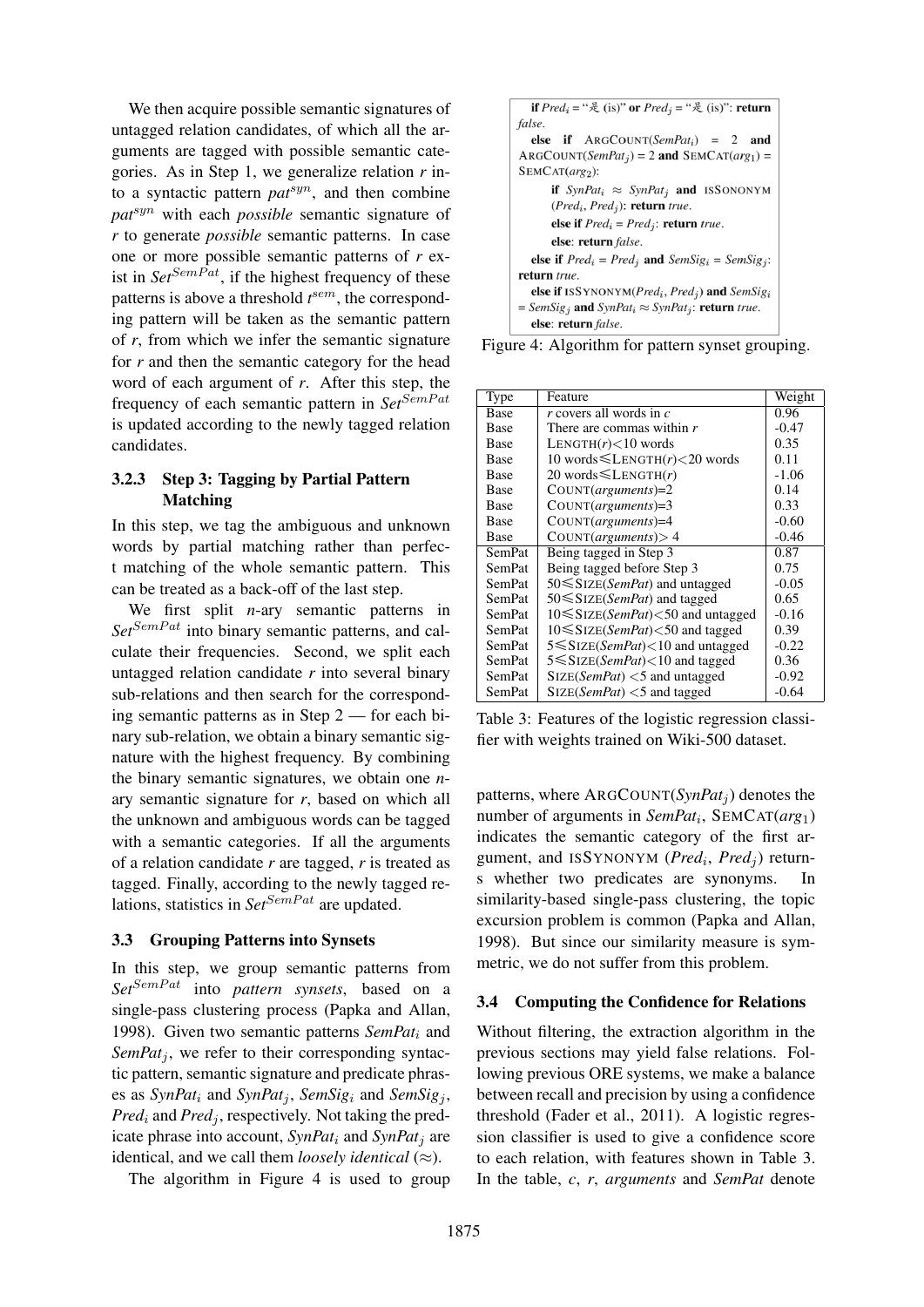| <b>Dataset</b> | Source            | #Sen  | #Rel |
|----------------|-------------------|-------|------|
| Wiki-500       | Chinese Wikipedia | 1,500 | -561 |
| $Sina-500$     | Sina News         | 500   | 707  |

Table 4: Annotated relation datasets.

clause, relation, arguments in a relation, and semantic pattern, respectively. LENGTH(*r*), COUN-T(*arguments*) and SIZE(*SemPat*) indicate the number of words in *r*, the number of arguments in *r*, and the number of relations that belong to the same semantic pattern *SemPat* as *r*. Because semantic patterns from the double propagation algorithm are used as features in the classifier, they participate in relation extraction also. Their effect on relation extraction can directly demonstrate the effectiveness of double propagation.

### 4 Experiments

#### 4.1 Experimental Setup

We run ZORE on two difference corpora: the Chinese edition of Wikipedia (Wiki), which contains 4.3 million sentences (as of March 29, 2014), and a corpus from the Sina News archive (Sina News), which includes 6.1 million sentences from January 2013 to May 2013. The sentences that do not end with punctuations are filtered. The Chinese taxonomy *Extended Cilin*<sup>2</sup> (*Cilin*) (Che et al., 2010) is used to give semantic categories for each word. *Cilin* contains 77,492 Chinese words, organized into a five-level hierarchy. There are 12 categories in the top level, 94 in the second and 1492 in the third. In this paper, the second level is used for semantic categories. We create two test sets, containing 500 sentences from Wiki and 500 sentences from Sina News, respectively (see Table 4), annotated by two independent annotators using the annotation strategy of Fader et al. (2011). The thresholds  $t^{lvc}$  and  $t^{sem}$  for pattern matching are set as 0.4 and 5, tuned on 100 sentences from Wiki-500 dataset, respectively.

### 4.2 Evaluation of Relation Extraction

First, we compare ZORE with a baseline system to illustrate the effectiveness of the double propagation algorithm. The baseline system does not have the double propagation tagging component in Figure 2, using the logistic regression classifier in Section 3.4.1 with the 9 base features to filter extracted relation candidates. It is similar to the architecture of ReVerb (Fader et al., 2011). We



Figure 5: Performance on Wiki.



Figure 6: Performance on Sina News.

measure the precision and recall of the extracted relations. An extracted relation is considered correct only when the predicate phrase and all the arguments match the the gold set. On each data set, we perform 5-fold cross-validation test and take the average as the final precision and recall.

Figures 5 and 6 show the comparison of the two systems on Wiki and Sina News, respectively. On Wiki, ZORE has higher precision than the baseline at all levels of recall. When the recall is 0.3, the precision of ZORE is 0.77, 0.11 higher than the baseline. The result on Sina News is similar. The second column of Table 3 shows the weights of all features trained on the Wiki data set, which indicates that the semantic pattern features can give a positive effect on relation filtering.

Second, we compare the intermediate results at Steps 1, 2, and 3 in Section 3.2, respectively. The precision, recall and F1 of the three steps with different numbers of Wiki sentences (from 10K to 5M sentences) are shown in Table 5. This figure shows that Step 2 achieves higher precision than Step 1 at all levels of recall, indicating that the word sense tagging method in step 2 is useful for

<sup>&</sup>lt;sup>2</sup>http://ir.hit.edu.cn/demo/ltp/Sharing\_Plan.htm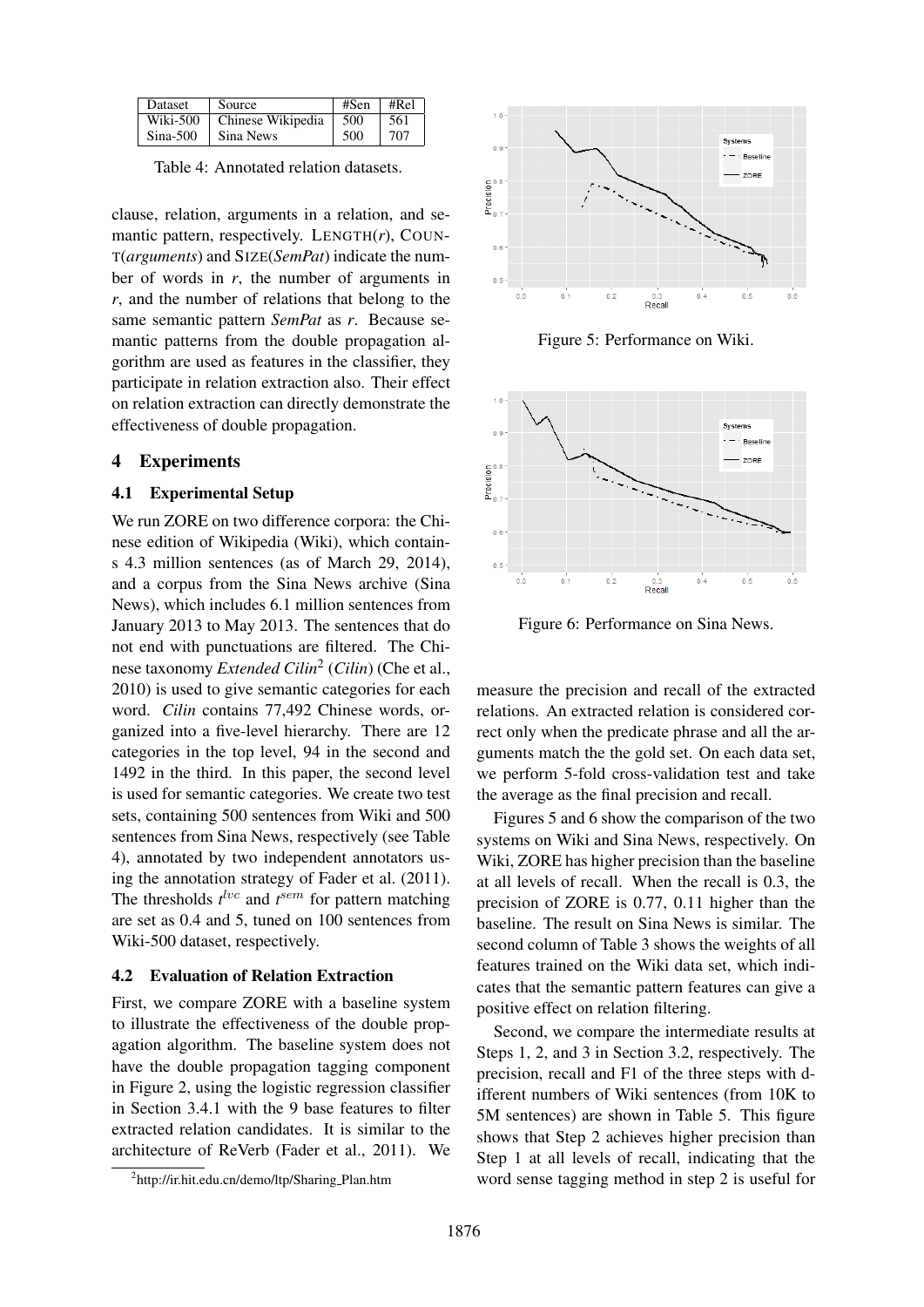| Sentences | Step 1 |       |       | Step 2 |       |       | Step 3 |       |       |
|-----------|--------|-------|-------|--------|-------|-------|--------|-------|-------|
|           | P      | R     | F1    | P      | R     | F1    | P      | R     | F1    |
| 10K       | 0.947  | 0.032 | 0.062 | 0.960  | 0.043 | 0.082 | 0.933  | 0.075 | 0.139 |
| 50K       | 0.894  | 0.075 | 0.138 | 0.922  | 0.105 | 0.189 | 0.907  | 0.139 | 0.241 |
| 100K      | 0.897  | 0.093 | 0.169 | 0.924  | 0.130 | 0.228 | 0.909  | 0.160 | 0.272 |
| 200K      | 0.901  | 0.114 | 0.202 | 0.926  | 0.157 | 0.268 | 0.892  | 0.191 | 0.315 |
| 500K      | 0.891  | 0.146 | 0.251 | 0.909  | 0.196 | 0.322 | 0.860  | 0.230 | 0.363 |
| 1M        | 0.860  | 0.164 | 0.275 | 0.885  | 0.219 | 0.351 | 0.842  | 0.248 | 0.383 |
| 2M        | 0.797  | 0.182 | 0.296 | 0.819  | 0.250 | 0.383 | 0.788  | 0.278 | 0.411 |
| 3M        | 0.784  | 0.187 | 0.302 | 0.802  | 0.253 | 0.385 | 0.778  | 0.282 | 0.414 |
| 4M        | 0.739  | 0.178 | 0.287 | 0.801  | 0.258 | 0.390 | 0.778  | 0.287 | 0.419 |
| 5M        | 0.779  | 0.189 | 0.304 | 0.798  | 0.260 | 0.392 | 0.768  | 0.289 | 0.420 |

Table 5: Accuracies on different numbers Wiki sentences.

a significant boost of recall, together with a little improvement in precision. In particular, Step 2 can extract about 20% relations with relatively high precision (about 90%). The result of Step 3 is better to that of Step 2 in terms of F1-measure, with the highest F1-measure achieved by this step.

#### 4.3 Evaluation of Patterns

ZORE acquires 122K and 222K patterns from Wiki and Sina News, clustered into 59K and 118K pattern synsets, respectively. The frequency distribution of the Wiki patterns is shown in Figure 7, which conforms to Zipf's law.

To assess the accuracy of pattern extraction, we rank the extracted patterns by the size, and evaluated the precision of the top 100 and a random set of 100 pattern synsets. Two annotators were shown a pattern synset with its semantic signature and a few example relations, and then asked to judge whether it indicates a valid semantic relation or not. The results are shown in Table 6. The averaged precision is 92% for the top 100 set, and 85% for the random 100 set.

The patterns in a pattern synset can be taken as paraphrases (Barzilay and Lee, 2003). We observe that two synonymous patterns might differ in three aspects. First, two patterns can differ by the predicates, which are synonyms. For instance, the verbs "担任, 当, 任, 出任, 为, 做" are synonyms, meaning "to hold the appointment of". Second, two patterns in the same synset can belong to different syntactic patterns, and therefore are paraphrases in the syntactic level. For instance, the semantic patterns of the two sentences "毕业 (graduate) 于 (from) 哈佛 (Harvard) 法学  $R$  (Law School) 的 (de, an auxiliary word) 奥巴 马 *(Obama)* 总统 (president)" and "奥巴马 *(Oba* $m$ a) 总统 (president) 从(from) 哈佛 (Harvard) 法 学院 (Law School) 毕业 (graduate)" are both synonymous to that of the sentence in Figure 1; all the three patterns are found in the same synset obtained by ZORE. Third, two patterns can differ only by the POS-tag. For instance, " $\mathcal{P} \subseteq \mathcal{F}$ *(Obama)* 从(from) 哈佛 (Harvard) 法学院 (Law *School*) 毕业 (graduate)" and "那个 (That) 律师 *(attorney)* 从(from) 哈佛 (Harvard) 法学院 (Law *School*) 毕业 (graduate)" are synonyms with different POS-tags for the first argument (i.e. N-R and NN). According to the grouping algorithm in Section 3.3, all the three types of paraphrases are grouped in a pattern synset, which makes some synsets very large. The largest synset contains 110 patterns, while the top 100 synsets contain more than 20 patterns.

#### 4.4 Error analysis

We analyze the incorrect extractions (precision loss) and missed correct relations (recall loss) returned by Step 2, running on 500K sentences. Table 7 summarizes the types of correct relations that are missed by ZORE. 40% missed relations are due to the minimum frequency constraint on semantic patterns, which is used for a balance between precision and recall. Another main source of failure is the incorrect identification of the predicate phrase due to parsing errors, which account for 37% of the total errors. Other sources of failures include redundant arguments and segmentation errors. Most redundant arguments are related to prepositions such as " $\ddot{\mathcal{R}}$   $\mathbb{R}$  (according to)" and " $\mathcal{R}$  # (on the basis of)". For instance, in the sentence "按照 (according to) 这个 (the) 观点 (point of view),  $(,)$  根本 (fundamental) 问题 (problem) 是 (is)", an incorrect binary relation (这个 *(the)* 观点 (point of view), 根本 (fundamental) 问 K *(problem), Pred[*¥ *(is)])* is extracted, because the prepositional object "这个 (the) 观点 (point of view)" is tagged as an argument of the predicate phrase "是 (is)".

Table 8 summarizes the major types of incor-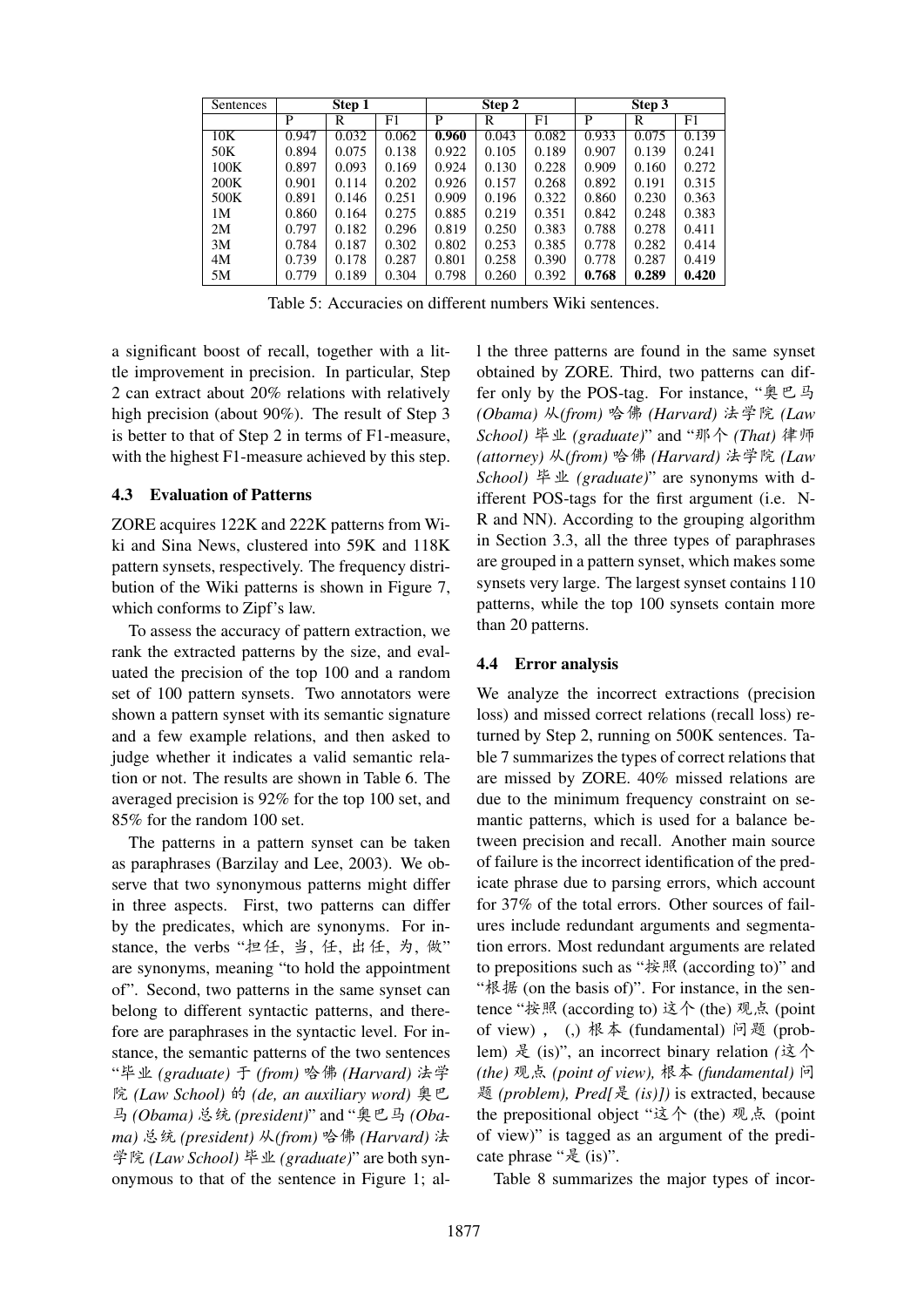| <b>Corpus</b> | <b>Patterns</b> | <b>Synsets</b> | Top100 | Random100 |
|---------------|-----------------|----------------|--------|-----------|
| Wiki          | 122,723         | 59.298         | 0.93   | 0.87      |
| Sina          | 222,773         | 118.923        | 0.91   | 0.83      |

Table 6: Precision of pattern synsets.

| 40%    | Relations filtered by semantic pattern constraint |
|--------|---------------------------------------------------|
| $37\%$ | Could not identify correct predicates because of  |
|        | preprocessing errors                              |
| $12\%$ | Too many arguments because of parsing errors      |
| $11\%$ | Segmentation and POS tagging errors               |
|        |                                                   |

Table 7: Relations missed by ZORE.

rect relations, 56% of which were caused by parsing errors, and 34% of which were due to word segmentation and POS tagging errors. Although many errors have been filtered by ZORE, the biggest source of errors is still syntactic analysis, which is very important for high quality of ORE.

### 5 Related Work

English has been the major language on which ORE research has been conducted. Previous work on English ORE has evolved from shallowsyntactic (Banko et al., 2007; Fader et al., 2011; Merhav et al., 2012) to full-syntactic (Nakashole et al., 2012; Mausam et al., 2012; Moro and Navigli, 2013; Xu et al., 2013) and semantic (Johansson and Nugues, 2008) systems.

It has been shown that a full-syntactic system based on dependency grammar can give significantly better results than shallow syntactic systems based on surface POS-patterns, yet enjoy higher efficiency compared with semantic systems (Mesquita et al., 2013). Our investigation on Chinese ORE takes root in full dependency syntax and is hence able to identify patterns that involve long-range dependencies. Considering the characteristics of the Chinese language, such as the lack of morphology and function words, and the high segmentation and word sense ambiguities, we incorporate semantic ontology information into the design of the system to improve the output quality without sacrificing efficiency.

The state-of-the-art systems most closely related to our approach are PATTY (Nakashole et al., 2012) and the system of Moro and Navigli (2013). Both, however, extract relations first, and then defines patterns based on extracted relations. This paper differs in that patterns and relations are extracted in a simultaneous process and so they can improve each other. Previous studies show that pattern generalization benefit from relation extrac-

| 56%    | Parsing errors                             |
|--------|--------------------------------------------|
| $17\%$ | Segmentation errors                        |
| 17%    | POS tagging errors                         |
| 6%     | Redundant arguments                        |
| 6%     | Other, including base NP extraction errors |

Table 8: Incorrect extractions by ZORE.



Figure 7: The frequency distribution of patterns extracted from Wiki. Size and Count denote the number of relations that belong to a semantic pattern and the logarithmic number of semantic patterns that have the same size, respectively.

tion (Nakashole et al., 2012; Moro and Navigli, 2013), and relation extraction can benefit from pattern generalization (Mausam et al., 2012). By using double propagation, not only can we make relation and pattern extraction benefit from each other, but we can also tag relations and patterns with semantic categories in a joint process.

There has been a line of research on Chinese relation extraction, where both feature-based (Zhou et al., 2005; Li et al., 2008) and kernel-based (Zhang et al., 2006; Che et al., 2005) methods have been applied. In addition, semantic ontologies such as *Extended Cilin* have been shown useful for Chinese relation extraction (Liu et al., 2013). However, these studies have focused on traditional IE, with pre-defined relations. In contrast, we investigate ORE for Chinese, finding that semantic ontologies useful for this task also. Tseng et al. (2014) is the only previous research focusing on Chinese ORE. Their system can be considered as a pipeline of word segmentation, POS-tagging and parsing, while our work gives semantic interpretation and explicitly deals with statistical errors in parsing by a novel double propagation algorithm between patterns and relations.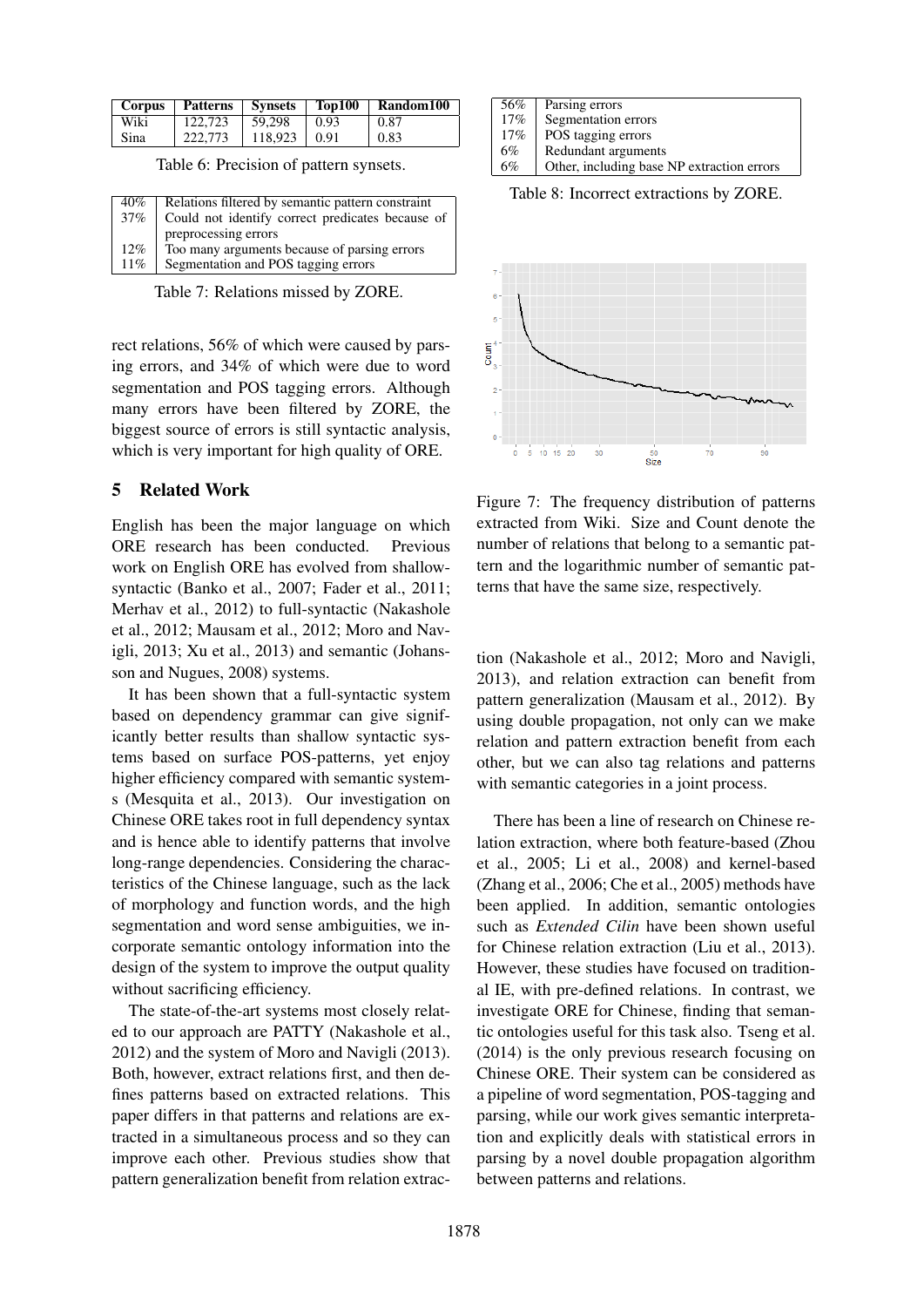#### 6 Conclusion and Future Work

We presented a Chinese ORE system that integrates relation extraction with semantic pattern generalization by double propagation. Experimental results on two datasets demonstrated the effectiveness of the proposed algorithm. We make the ZORE system, together with the large scale relations and pattern synsets extracted by ZORE, freely available at (https://sourceforge. net/projects/zore/). Another version of ZORE (ZORE-PMT), which is based on the dependency tagset from PMT1.0 (Qiu et al., 2014), is also provided.

Our error analysis demonstrates that the quality of syntactic parsing is crucial to the accuracy of syntax-based Chinese ORE. Improvements to syntactic analysis is likely to lead to improved ORE. In addition, the idea of double propagation can be generalized into information propagation between relation extraction and syntactic analysis. We plan to investigate the use of ORE in improving syntactic analysis in future work.

### Acknowledgments

We gratefully acknowledge the invaluable assistance of Ji Ma, Wanxiang Che and Yijia Liu. We also thank the anonymous reviewers for their constructive comments, and gratefully acknowledge the support of the Singapore Ministry of Education (MOE) AcRF Tier 2 grant T2MOE201301, the start-up grant SRG ISTD 2012 038 from Singapore University of Technology and Design, the National Natural Science Foundation of China (No. 61103089), National High Technology Research and Development Program of China (863 Program) (No. 2012AA011101), Major National Social Science Fund of China (No. 12&ZD227), Scientific Research Foundation of Shandong Province Outstanding Young Scientist Award (No. BS2013DX020) and Humanities and Social Science Projects of Ludong University (No. WY2013003).

#### References

- Michele Banko, Michael J Cafarella, Stephen Soderland, Matthew Broadhead, and Oren Etzioni. 2007. Open information extraction for the web. In *IJCAI*, volume 7, pages 2670–2676.
- Regina Barzilay and Lillian Lee. 2003. Learning to paraphrase: an unsupervised approach using

multiple-sequence alignment. In *Proceedings of the 2003 Conference of the North American Chapter of the Association for Computational Linguistics on Human Language Technology-Volume 1*, pages 16– 23. Association for Computational Linguistics.

- Miriam Butt. 2003. The light verb jungle. In *Workshop on Multi-Verb Constructions*, pages 1–28.
- Pi-Chuan Chang, Michel Galley, and Christopher D Manning. 2008. Optimizing Chinese word segmentation for machine translation performance. In *Proceedings of the Third Workshop on Statistical Machine Translation*, pages 224–232. Association for Computational Linguistics.
- Pi-Chuan Chang, Huihsin Tseng, Dan Jurafsky, and Christopher D Manning. 2009. Discriminative reordering with Chinese grammatical relations features. In *Proceedings of the Third Workshop on Syntax and Structure in Statistical Translation*, pages 51–59. Association for Computational Linguistics.
- WX Che, Jianmin Jiang, Zhong Su, Yue Pan, and Ting Liu. 2005. Improved-edit-distance kernel for Chinese relation extraction. In *IJCNLP*, pages 132– 137.
- Wanxiang Che, Zhenghua Li, and Ting Liu. 2010. Ltp: A Chinese language technology platform. In *Proceedings of the 23rd International Conference on Computational Linguistics: Demonstrations*, pages 13–16. Association for Computational Linguistics.
- Oren Etzioni, Anthony Fader, Janara Christensen, Stephen Soderland, and Mausam Mausam. 2011. Open information extraction: The second generation. In *Proceedings of the Twenty-Second international joint conference on Artificial Intelligence-Volume Volume One*, pages 3–10. AAAI Press.
- Anthony Fader, Stephen Soderland, and Oren Etzioni. 2011. Identifying relations for open information extraction. In *Proceedings of the Conference on Empirical Methods in Natural Language Processing*, pages 1535–1545. Association for Computational Linguistics.
- Richard Johansson and Pierre Nugues. 2008. Dependency-based semantic role labeling of propbank. In *Proceedings of the Conference on Empirical Methods in Natural Language Processing*, pages 69–78. Association for Computational Linguistics.
- Jun-Tae Kim and Dan I Moldovan. 1993. Acquisition of semantic patterns for information extraction from corpora. In *Artificial Intelligence for Applications, 1993. Proceedings., Ninth Conference on*, pages 171–176. IEEE.
- Wenjie Li, Peng Zhang, Furu Wei, Yuexian Hou, and Qin Lu. 2008. A novel feature-based approach to Chinese entity relation extraction. In *Proceedings of the 46th Annual Meeting of the Association for Computational Linguistics on Human Language Technologies: Short Papers*, pages 89–92. Association for Computational Linguistics.